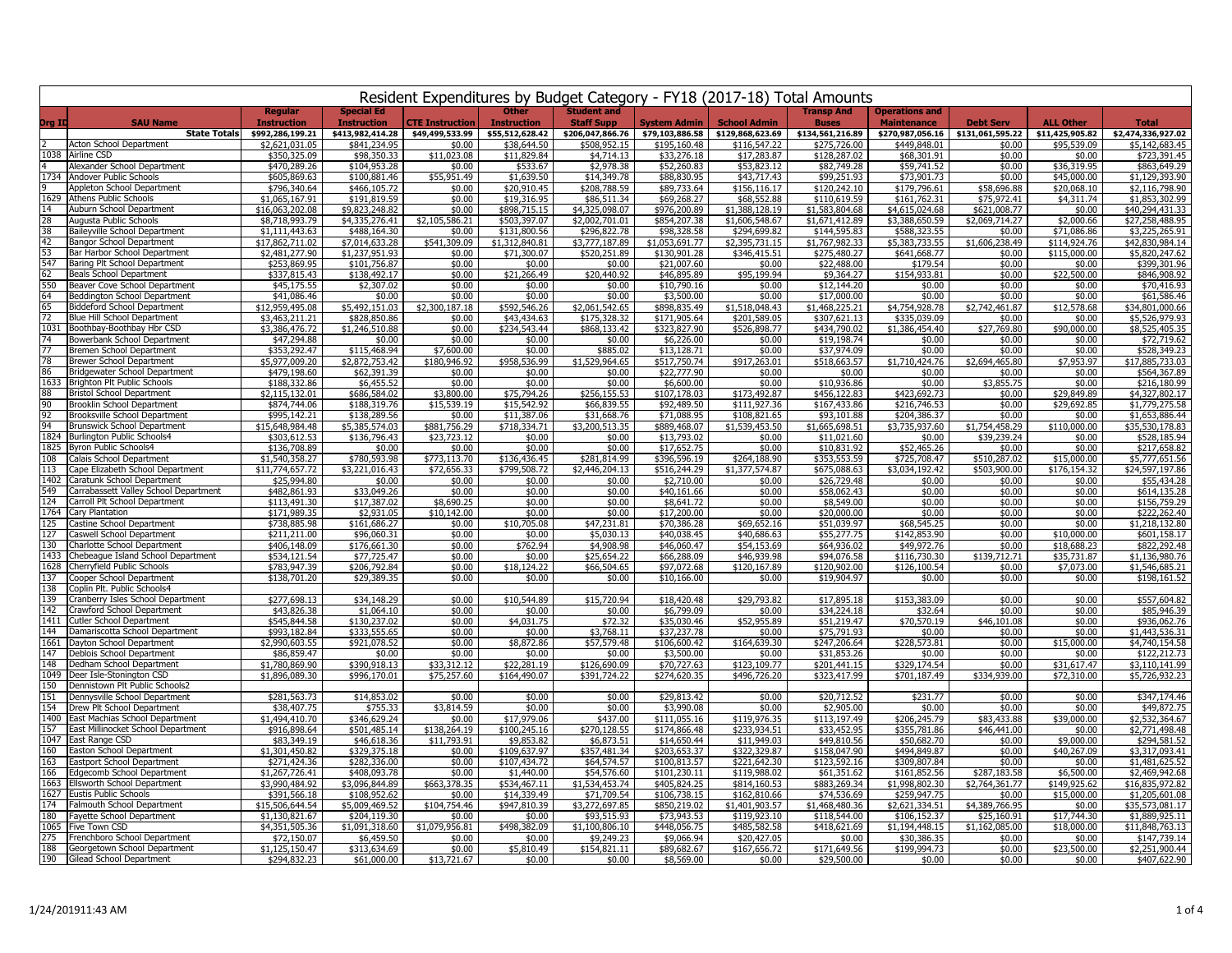| Resident Expenditures by Budget Category - FY18 (2017-18) Total Amounts  |                                  |                                         |                                |                                    |                                         |                               |                               |                                   |                                             |                                |                             |                                   |
|--------------------------------------------------------------------------|----------------------------------|-----------------------------------------|--------------------------------|------------------------------------|-----------------------------------------|-------------------------------|-------------------------------|-----------------------------------|---------------------------------------------|--------------------------------|-----------------------------|-----------------------------------|
| <b>SAU Name</b><br>Drg ID                                                | Regular<br><b>Instruction</b>    | <b>Special Ed</b><br><b>Instruction</b> | CTE Instruction                | <b>Other</b><br><b>Instruction</b> | <b>Student and</b><br><b>Staff Supp</b> | <b>System Admin</b>           | <b>School Admin</b>           | <b>Transp And</b><br><b>Buses</b> | <b>Operations and</b><br><b>Maintenance</b> | <b>Debt Serv</b>               | <b>ALL Other</b>            | <b>Total</b>                      |
| 191<br>Glenburn Public Schools                                           | \$4,838,566.73                   | \$1,203,643,85                          | \$97,877.40                    | \$74,862.95                        | \$378,691.90                            | \$259.763.52                  | \$229,542.42                  | \$296.398.68                      | \$567.563.39                                | \$102,646.97                   | \$23,534.72                 | \$8.073.092.53                    |
| Glenwood Plt School Dept<br>193<br>194<br>Gorham School Department       | \$0.00                           | \$0.00                                  | \$0.00                         | \$0.00                             | \$0.00                                  | \$6,510.00                    | \$0.00                        | \$0.00<br>\$1,772,721,20          | \$0.00                                      | \$0.00                         | \$0.00                      | \$6,510.00                        |
| 205<br>Grand Isle School Department                                      | \$16,360,973.03<br>\$234,112.18  | \$5,142,076.67<br>\$79,967.12           | \$424,081.63<br>\$0.00         | \$898,721.09<br>\$0.00             | \$2,969,724.61<br>\$0.00                | \$1,150,345.28<br>\$11,089.70 | \$1,942,196.56<br>\$0.00      | \$0.00                            | \$3,710,237.98<br>\$7,633.37                | \$2,725,528.81<br>\$0.00       | \$81,305.32<br>\$0.00       | \$37,177,912.18<br>\$332,802.37   |
| 207<br>Grand Lake Stream Plt School Dept                                 | \$92,226.75                      | \$6,918.54                              | \$0.00                         | \$0.00                             | \$0.00                                  | \$6,677.65                    | \$0.00                        | \$21,171.00                       | \$0.00                                      | \$0.00                         | \$0.00                      | \$126,993.94                      |
| 1054<br>Great Salt Bay CSD                                               | \$2,318,918.51                   | \$1,095,786.15                          | \$0.00                         | \$105,699.06                       | \$345,268.13                            | \$146,196.10                  | \$321,653.14                  | \$327,251.56                      | \$468,215.97                                | \$150,000.00                   | \$13,165.00                 | \$5,292,153.62                    |
| 208<br>Greenbush School Department                                       | \$1,224,529.10                   | \$618,672.48                            | \$21,828.96                    | \$28,113.14                        | \$93,077.81                             | \$89,379.98                   | \$132,576.37                  | \$221,524.00                      | \$160,490.36                                | \$0.00                         | \$0.00                      | \$2,590,192.20                    |
| 210<br>Greenville School Department<br>1664<br>Hancock School Department | \$893,184.83                     | \$513,298.05                            | \$38,267.97                    | \$161,371.35                       | \$315,435.17                            | \$169,707.73                  | \$177,223.68                  | \$95,749.88                       | \$486,254.23<br>\$190,147.87                | \$120,836.64                   | \$48,000.00                 | \$3,019,329.53                    |
| 217<br>Harmony School Department                                         | \$1,957,689.94<br>\$626,103.35   | \$596,850.33<br>\$203,431.51            | \$0.00<br>\$0.00               | \$18,709.48<br>\$12,147.60         | \$311,709.71<br>\$25,524.84             | \$158,541.57<br>\$55,405.21   | \$160,491.64<br>\$113,566.44  | \$273,479.87<br>\$99,691.39       | \$126,306.24                                | \$0.00<br>\$0.00               | \$66,287.25<br>\$12,357.44  | \$3,733,907.66<br>\$1,274,534.02  |
| 219<br>Hermon School Department                                          | \$3,883,808.80                   | \$1,157,470.56                          | \$201,613.32                   | \$356,373.47                       | \$1,212,093.29                          | \$337,984.35                  | \$674,525.98                  | \$590,141.03                      | \$1,354,124.00                              | \$476,629.00                   | \$35,000.00                 | \$10,279,763.80                   |
| 224<br>Highland Plt School Department                                    | \$33,841.64                      | \$6,323.16                              | \$0.00                         | \$0.00                             | \$0.00                                  | \$5,000.00                    | \$0.00                        | \$0.00                            | \$0.00                                      | \$0.00                         | \$0.00                      | \$45,164.80                       |
| 225<br>Hope School Department                                            | \$986,113.12                     | \$529,953.66                            | \$0.00                         | \$25,963.27                        | \$225,822.76                            | \$106,531.48                  | \$165,782.22                  | \$147,970.94                      | \$208,269.53                                | \$34,593.26                    | \$0.00                      | \$2,431,000.24                    |
| 1009 Indian Island                                                       | \$1,697,857.35                   | \$342,825.97                            | \$0.00                         | \$3,128.46                         | \$283.021.27                            | \$264,754.38                  | \$375,261.09                  | \$104,717.30                      | \$609,904.01                                | \$0.00                         | \$115,496.13                | \$3,796,965.96                    |
| 1011<br>Indian Township<br>Isle Au Haut School Department<br>227         | \$1,914,493.63<br>\$162,607.05   | \$214,538.36<br>\$11,775.84             | \$0.00<br>\$0.00               | \$35,067.28<br>\$0.00              | \$180,972.11<br>\$0.00                  | \$350,728.03<br>\$17,413.31   | \$720,281.10<br>\$1,185.80    | \$245,360.48<br>\$19,987.48       | \$565,846.38<br>\$23,919.03                 | \$0.00<br>\$0.00               | \$200,882.96<br>\$0.00      | \$4,428,170.33<br>\$236,888.51    |
| 229<br>Islesboro School Department                                       | \$906,209.52                     | \$239,284.31                            | \$56,267.51                    | \$72,037.84                        | \$148,227.65                            | \$128,184.28                  | \$169,644.36                  | \$57,895.56                       | \$517,277.46                                | \$0.00                         | \$64,241.00                 | \$2,359,269.49                    |
| 235<br>Jefferson School Department                                       | \$2,220,058.33                   | \$936,622.87                            | \$15,200.00                    | \$27,644.10                        | \$194,052.44                            | \$102,706.87                  | \$185,099.47                  | \$303,245.30                      | \$487,845.63                                | \$947,545.08                   | \$15,289.00                 | \$5,435,309.09                    |
| 237<br>Jonesboro School Department                                       | \$540,689.51                     | \$105,392.12                            | \$0.00                         | \$3,679.60                         | \$4,080.91                              | \$36,830.30                   | \$11,039.13                   | \$29,448.97                       | \$72,263.21                                 | \$0.00                         | \$0.00                      | \$803,423.75                      |
| 239<br>Jonesport School Department                                       | \$611,415.41                     | \$163,898.18                            | \$0.00                         | \$18,479.76                        | \$54,191.77                             | \$99,264.15                   | \$121,796.82                  | \$18,159.85                       | \$202,212.13                                | \$0.00                         | \$0.00                      | \$1,289,418.07                    |
| 241<br>Kingsbury Plt Public Schools2<br>242<br>Kittery School Department | \$6,655,430.17                   | \$3,475,338.45                          | \$5,048.44                     | \$279,705.83                       | \$1,701,023.69                          | \$608,015.77                  | \$1,070,018.85                | \$549,105.55                      | \$1,437,111.10                              | \$815,102.50                   | \$115,000.00                | \$16,710,900.35                   |
| 1351<br>Lake View Plt Public Schools2                                    |                                  |                                         |                                |                                    |                                         |                               |                               |                                   |                                             |                                |                             |                                   |
| 247<br>Lakeville School Department                                       | \$32,977.27                      | \$0.00                                  | \$1,862.20                     | \$0.00                             | \$0.00                                  | \$2,686.08                    | \$0.00                        | \$2,469.25                        | \$0.00                                      | \$0.00                         | \$0.00                      | \$39,994.80                       |
| 1665<br>Lamoine School Department                                        | \$1,237,032.48                   | \$390,601.95                            | \$0.00                         | \$15,925.14                        | \$91,728.08                             | \$118,146.33                  | \$142,926.87                  | \$135,900.04                      | \$134,293.10                                | \$54,804.16                    | \$45,841.79                 | \$2,367,199.94                    |
| 250<br>Lewiston School Department                                        | \$25,820,574.65                  | \$18,990,585.14                         | \$3,103,493.55                 | \$1,137,182.34                     | \$4,751,748.94                          | \$1,538,041.48                | \$2,771,268.70                | \$4,172,969.47                    | \$6,408,121.33                              | \$3,810,680.24                 | \$23,581.61                 | \$72,528,247.45                   |
| 263<br>Lincoln Plt School Department<br>264                              | \$0.00                           | \$0.00                                  | \$0.00                         | \$0.00                             | \$0.00                                  | \$78.50                       | \$0.00                        | \$0.00                            | \$0.00                                      | \$0.00                         | \$0.00                      | \$78.50                           |
| Lincolnville School Department<br>266<br>Lisbon School Department        | \$1,346,940.45<br>\$6,453,388.67 | \$440,296.40<br>\$2,388,012.69          | \$0.00<br>\$15,663.59          | \$39,024.85<br>\$384,307.83        | \$327,628.14<br>\$1,429,256.35          | \$125,548.73<br>\$424,155.08  | \$166,297.42<br>\$807,055.27  | \$155,349.82<br>\$787,637.66      | \$269,842.54<br>\$1,402,250.00              | \$427,259.63<br>\$1,287,755.14 | \$16,516.90<br>\$403,774.53 | \$3,314,704.88<br>\$15,783,256.81 |
| 387<br>Long Island School Department                                     | \$331,718.00                     | \$18,509.00                             | \$0.00                         | \$0.00                             | \$11,719.00                             | \$33,261.00                   | \$16,510.00                   | \$0.00                            | \$38,650.00                                 | \$0.00                         | \$10,572.00                 | \$460,939.00                      |
| 1401<br>Lowell School Department                                         | \$304,439.02                     | \$32,263.93                             | \$22,967.09                    | \$0.00                             | \$0.00                                  | \$16,992.96                   | \$0.00                        | \$9,760.00                        | \$0.00                                      | \$0.00                         | \$0.00                      | \$386,423.00                      |
| 277<br>Machias School Department                                         | \$845,402.93                     | \$386,619.08                            | \$207,410.61                   | \$158,904.25                       | \$280,869.63                            | \$145,270.76                  | \$325,466.60                  | \$148,164.86                      | \$512,167.69                                | \$87,184.31                    | \$40,187,00                 | \$3,137,647.72                    |
| 1412<br>Machiasport School Department                                    | \$706,437.41                     | \$212,578.45                            | \$0.00                         | \$3,683.26                         | \$221.43                                | \$37,392.50                   | \$43,254.66                   | \$45,389.01                       | \$111,995.95                                | \$0.00                         | \$0.00                      | \$1,160,952.67                    |
| 281<br>Macwahoc Plt School Dept<br>282<br>Madawaska School Department    | \$55,423.40<br>\$2,109,941.34    | \$4,841.68<br>\$1,002,228.05            | \$4,345.12<br>\$222,824.00     | \$0.00<br>\$101,224.32             | \$0.00<br>\$488,698.88                  | \$7,796.08<br>\$297,211.86    | \$0.00<br>\$297,461.69        | \$4,600.74<br>\$535,862.06        | \$0.00<br>\$936.612.53                      | \$0.00<br>\$0.00               | \$89.25<br>\$44,708.45      | \$77,096.27<br>\$6,036,773.18     |
| 290<br>Marshfield School Department                                      | \$724,847.22                     | \$78,432.52                             | \$0.00                         | \$0.00                             | \$0.00                                  | \$32,776.71                   | \$0.00                        | \$21,931.47                       | \$0.00                                      | \$0.00                         | \$0.00                      | \$857,987.92                      |
| 293<br>Meddybemps School Department                                      | \$25,387.25                      | \$4,465.43                              | \$0.00                         | \$0.00                             | \$0.00                                  | \$5,116.00                    | \$0.00                        | \$16,724.60                       | \$0.00                                      | \$0.00                         | \$0.00                      | \$51,693.28                       |
| 548<br>Medford School Department                                         | \$254,443.14                     | \$69,579.36                             | \$0.00                         | \$0.00                             | \$0.00                                  | \$7,209.87                    | \$0.00                        | \$17,000.00                       | \$0.00                                      | \$0.00                         | \$0.00                      | \$348,232.37                      |
| 294<br>Medway School Department<br>296                                   | \$926,691.80                     | \$307,921.86                            | \$103,412.99                   | \$40,782.11                        | \$69,354.86                             | \$116,412.27                  | \$124,081.91                  | \$118,866.69                      | \$178,423.87                                | \$0.00                         | \$12,000.00                 | \$1,997,948.36                    |
| Milford School Department<br>298<br>Millinocket School Department        | \$2,593,998.36<br>\$1,601,040.10 | \$1,117,247.26<br>\$686,217.84          | \$77,030.34<br>\$333,839.91    | \$44,906.48<br>\$195,724.44        | \$158,988.04<br>\$377,354.75            | \$126,959.20<br>\$813,417.33  | \$178,355.34<br>\$324,397.20  | \$211,791.78<br>\$205,657.69      | \$310,092.15<br>\$873,643.26                | \$0.00<br>\$432,067.34         | \$0.00<br>\$15,000.00       | \$4,819,368.95<br>\$5,858,359.86  |
| 1109<br>Monhegan Plt School Dept2                                        |                                  |                                         |                                |                                    |                                         |                               |                               |                                   |                                             |                                |                             |                                   |
| 1058<br>Moosabec CSD                                                     | \$521,853.47                     | \$50,971.13                             | \$0.00                         | \$77,357.61                        | \$59,918.17                             | \$98,080.16                   | \$120,179.09                  | \$35,787.09                       | \$173,526.37                                | \$0.00                         | \$18,499.06                 | \$1,156,172.15                    |
| 311<br>Mount Desert School Department                                    | \$1,518,011.96                   | \$728,933.70                            | \$0.00                         | \$60,315.81                        | \$377.762.75                            | \$81,496.08                   | \$224,422.27                  | \$153,569.05                      | \$453,414.09                                | \$363.949.19                   | \$65,000.00                 | \$4,026,874.90                    |
| MSAD 10<br>616                                                           | \$127,404.85                     | \$8,469.17                              | \$0.00                         | \$0.00                             | \$0.00                                  | \$16,345.42                   | \$0.00                        | \$22,130.33                       | \$0.00                                      | \$0.00                         | \$0.00                      | \$174,349.77                      |
| 696<br>MSAD 27<br>798<br>MSAD 46                                         | \$3,403,893.61<br>\$3,892,245.16 | \$1,583,928.68<br>\$1,837,942.77        | \$404,924.00<br>\$1,163,649.93 | \$250,574.10<br>\$300,279.18       | \$1,000,661.08<br>\$995,445.13          | \$522,054.89<br>\$337,577.54  | \$689,298.24<br>\$659,792.27  | \$488,697.31<br>\$606,213.44      | \$1,298,354.51<br>\$893,340.94              | \$0.00<br>\$2,173,265.66       | \$0.00<br>\$20,732.32       | \$9,642,386.42<br>\$12,880,484.34 |
| 994<br>MSAD 76                                                           | \$593,663.30                     | \$195,113.32                            | \$0.00                         | \$8,363.09                         | \$54,808.46                             | \$31,791.00                   | \$85,852.89                   | \$112,874.41                      | \$119,370.53                                | \$0.00                         | \$45,000.00                 | \$1,246,837.00                    |
| 1036<br>Mt Desert CSD                                                    | \$2,055,610.54                   | \$1,343,617.36                          | \$167,770.57                   | \$634,408.07                       | \$1,082,675.55                          | \$182,917.81                  | \$546,037.62                  | \$249,532.65                      | \$1,272,169.48                              | \$413,755.97                   | \$140,401.45                | \$8,088,897.07                    |
| 315<br>Nashville Plt School Department                                   | \$31,327.84                      | \$8,509.23                              | \$0.00                         | \$0.00                             | \$0.00                                  | \$4,950.00                    | \$0.00                        | \$7,125.00                        | \$0.00                                      | \$0.00                         | \$0.00                      | \$51,912.07                       |
| 317<br>New Sweden School Department<br>316                               | \$286,906.00                     | \$0.00                                  | \$0.00                         | \$0.00                             | \$0.00                                  | \$40,790.71                   | \$0.00                        | \$81,220.75                       | \$0.00                                      | \$0.00                         | \$0.00                      | \$408,917.46                      |
| Newcastle School Department<br>319<br>Nobleboro School Department        | \$963,781.50<br>\$1,697,242.74   | \$110,500.09<br>\$600,553.12            | \$0.00<br>\$3,800.00           | \$0.00<br>\$34,513.14              | \$2,220.18<br>\$183,218.79              | \$28,491.01<br>\$84,821.86    | \$0.00<br>\$179,971.31        | \$79,951.33<br>\$270,308.12       | \$0.00<br>\$208,568.68                      | \$0.00<br>\$0.00               | \$0.00<br>\$13,487.00       | \$1,184,944.11<br>\$3,276,484.76  |
| 321<br>Northfield School Department                                      | \$232,656.80                     | \$10,452.72                             | \$0.00                         | \$0.00                             | \$0.00                                  | \$9,880.91                    | \$0.00                        | \$19,343.82                       | \$0.00                                      | \$0.00                         | \$0.00                      | \$272,334.25                      |
| 1735<br>Northport Public Schools                                         | \$1,463,560.86                   | \$299,251.03                            | \$0.00                         | \$13,914.79                        | \$141,519.10                            | \$144,185.62                  | \$176,777.28                  | \$113,380.12                      | \$212,660.46                                | \$330,589.26                   | \$35,000.00                 | \$2,930,838.52                    |
| 335<br>Orient School Department                                          | \$153,215.81                     | \$33,241.88                             | \$11,465.17                    | \$0.00                             | \$0.00                                  | \$22,818.52                   | \$0.00                        | \$21,000.00                       | \$0.00                                      | \$0.00                         | \$0.00                      | \$241,741.38                      |
| 342<br>Orrington School Department                                       | \$3,423,626.57                   | \$712,255.76                            | \$102,182.76                   | \$88,625.21                        | \$351,325.10                            | \$148,114.29                  | \$279,592.69                  | \$378,769.95                      | \$662,606.94                                | \$323,433.00                   | \$49,646.65                 | \$6,520,178.92                    |
| 345<br>Otis School Department<br>349<br>Pembroke School Department       | \$341,081.12<br>\$839,326.01     | \$211,445.57<br>\$134,664.77            | \$0.00<br>\$0.00               | \$10,282.11<br>\$6,813.64          | \$50,203.11<br>\$5,392.02               | \$70,505.03<br>\$87,424.75    | \$130,660.09<br>\$85,333.67   | \$50,492.21<br>\$161.147.92       | \$153,900.78<br>\$139,827.43                | \$0.00<br>\$36,638.59          | \$28,155.04<br>\$13,425.01  | \$1,046,725.06<br>\$1,509,993.81  |
| 351<br>Penobscot School Department                                       | \$983.962.69                     | \$174.511.88                            | \$0.00                         | \$10,978.30                        | \$41,897.99                             | \$65,804.89                   | \$98,382,76                   | \$119,976.74                      | \$185,694,68                                | \$0.00                         | \$0.00                      | \$1,681,209.93                    |
| 353<br>Perry School Department                                           | \$726,279.50                     | \$193,240.01                            | \$0.00                         | \$5,733.22                         | \$5,387.60                              | \$104,558.68                  | \$65,074.35                   | \$109,961.68                      | \$113,119.58                                | \$0.00                         | \$0.00                      | \$1,323,354.62                    |
| 1013<br>Pleasant Point                                                   | \$2,170,432.83                   | \$164,354.41                            | \$0.00                         | \$11,953.91                        | \$297.126.03                            | \$353,481.76                  | \$838,568.23                  | \$42,853.66                       | \$439,512.19                                | \$0.00                         | \$181,781.96                | \$4,500,064.98                    |
| 359<br>Pleasant Rdge Plt School Dept2                                    |                                  |                                         |                                |                                    |                                         |                               |                               |                                   |                                             |                                |                             |                                   |
| 1509<br>Portage Lake<br>364<br>Portland Public Schools                   | \$346,575.28                     | \$65,311.56                             | \$0.00                         | \$0.00                             | \$0.00                                  | \$17,905.54                   | \$0.00                        | \$29,741.25                       | \$0.00                                      | \$231,576.35                   | \$0.00                      | \$691,109.98                      |
| 389<br>Princeton School Department                                       | \$42,072,613.28<br>\$641,357,72  | \$14,723,540.04<br>\$194,193.63         | \$799,017.27<br>\$0.00         | \$2,190,365.31<br>\$16,741.28      | \$9,662,631.20<br>\$3,216.13            | \$4,087,645.67<br>\$66,299.29 | \$5,421,765.80<br>\$93,389.83 | \$3,042,304.13<br>\$51,647.18     | \$10,625,373.23<br>\$133,490.63             | \$4,446,783,30<br>\$0.00       | \$184,678.20<br>\$0.00      | \$97,256,717.43<br>\$1,200,335.69 |
| 399<br>Reed Plt School Department                                        | \$84,113.04                      | \$18,451.44                             | \$7,493.88                     | \$0.00                             | \$0.00                                  | \$7,817.28                    | \$0.00                        | \$6,520.50                        | \$0.00                                      | \$0.00                         | \$0.00                      | \$124,396.14                      |
| 405<br>Robbinston School Department                                      | \$455,892.44                     | \$150,085.24                            | \$0.00                         | \$0.00                             | \$0.00                                  | \$46,187.68                   | \$165.79                      | \$22,990.87                       | \$0.00                                      | \$0.00                         | \$0.00                      | \$675,322.02                      |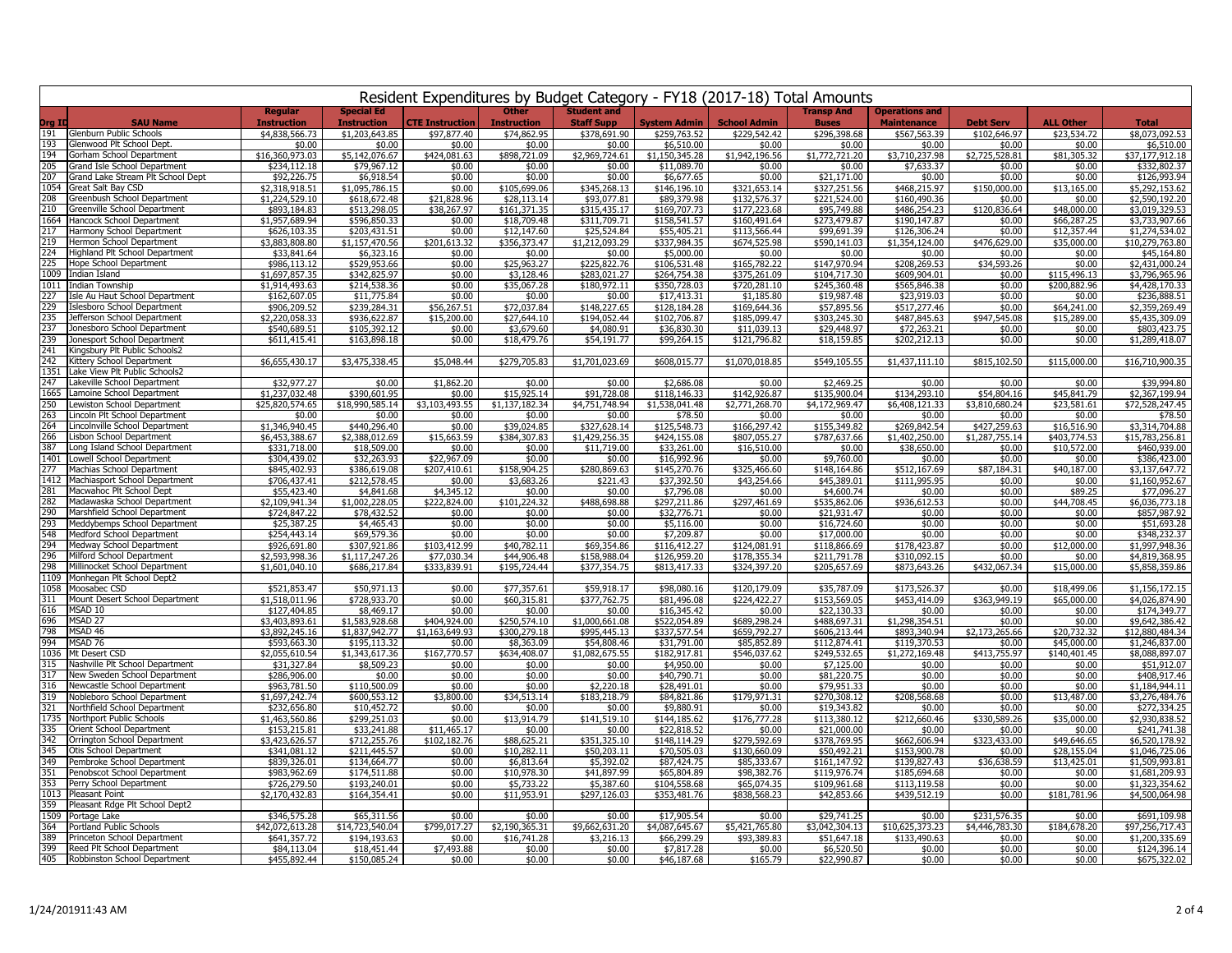|             | Resident Expenditures by Budget Category - FY18 (2017-18) Total Amounts |                                      |                                         |                                  |                                    |                                         |                                |                                  |                                   |                                             |                                  |                              |                                    |
|-------------|-------------------------------------------------------------------------|--------------------------------------|-----------------------------------------|----------------------------------|------------------------------------|-----------------------------------------|--------------------------------|----------------------------------|-----------------------------------|---------------------------------------------|----------------------------------|------------------------------|------------------------------------|
| Org ID      | <b>SAU Name</b>                                                         | <b>Regular</b><br><b>Instruction</b> | <b>Special Ed</b><br><b>Instruction</b> | <b>CTE Instruction</b>           | <b>Other</b><br><b>Instruction</b> | <b>Student and</b><br><b>Staff Supp</b> | <b>System Admin</b>            | <b>School Admin</b>              | <b>Transp And</b><br><b>Buses</b> | <b>Operations and</b><br><b>Maintenance</b> | <b>Debt Serv</b>                 | <b>ALL Other</b>             | <b>Total</b>                       |
|             | 408 Roque Bluffs School Department                                      | \$232,138.05                         | \$75,206.68                             | \$0.00                           | \$0.00                             | \$0.00                                  | \$13,417.46                    | \$0.00                           | \$115,302.57                      | \$0.00                                      | \$0.00                           | \$0.00                       | \$436.064.76                       |
|             | 1438 RSU 01                                                             | \$9,707,154.69                       | \$5,516,022.01                          | \$1,168,549.68                   | \$635,094.91                       | \$2,559,715.71                          | \$512,037.79                   | \$1,503,347,73                   | \$1,197,777,19                    | \$2,803,705.54                              | \$1,128,894.25                   | \$340,000.00                 | \$27,072,299.50                    |
|             | 1445 RSU 02<br>561 RSU 03/MSAD 03                                       | \$10,522,730.81                      | \$4,082,247.10                          | \$0.00<br>\$658,428.00           | \$745,930.08<br>\$464,599.51       | \$2,243,647.32<br>\$1,652,210.34        | \$644,401.14                   | \$1,399,960.98                   | \$1,538,370.18<br>\$1,350,346.04  | \$3,319,313.68                              | \$851,828.02<br>\$2,859,015.08   | \$63,235.06                  | \$25,411,664.37                    |
|             | 1446 RSU 04                                                             | \$5,708,868.80<br>\$6,015,197.71     | \$2,899,261.66<br>\$3,743,513.26        | \$0.00                           | \$404,607.77                       | \$2,261,604.22                          | \$631,797.04<br>\$680,621.86   | \$992,522.61<br>\$887,733.19     | \$1,277,036.02                    | \$1,995,979.96<br>\$2,369,057.14            | \$561,598.23                     | \$55,000.00<br>\$142,799.00  | \$19,268,029.04<br>\$18,343,768.40 |
|             | 1449 RSU 05                                                             | \$12,279,160.37                      | \$4,252,185.36                          | \$574,097.26                     | \$715,085.88                       | \$2,955,323.28                          | \$799,848.83                   | \$1,483,199.58                   | \$1,419,614.16                    | \$4,700,625.85                              | \$1,644,541.44                   | \$374,218.25                 | \$31,197,900.26                    |
|             | 587 RSU 06/MSAD 06                                                      | \$18,113,150.90                      | \$8,227,157.83                          | \$817,814.25                     | \$800,501.54                       | \$4,695,340.68                          | \$1,066,580.79                 | \$2,430,720.98                   | \$2,821,756.22                    | \$5,439,267.29                              | \$2,195,858.37                   | \$272,989.60                 | \$46,881,138.45                    |
| 601         | RSU 07/MSAD 07                                                          | \$906,584.77                         | \$160,339.93                            | \$32,075.50                      | \$57,734.00                        | \$123,631.47                            | \$172,231.63                   | \$210,908.01                     | \$38,154.62                       | \$209,970.64                                | \$142,985.32                     | \$0.00                       | \$2,054,615.89                     |
| 603<br>1508 | RSU 08/MSAD 08<br>RSU <sub>09</sub>                                     | \$1,402,933.60                       | \$477.764.86                            | \$104,522.28                     | \$101,064.47                       | \$222,005.45                            | \$207,539.18                   | \$186,477.26                     | \$10,620.26                       | \$297,693.57                                | \$724,698.63                     | \$62,508.00                  | \$3,797,827.56                     |
|             | 1450 RSU 10                                                             | \$9,749,000.26<br>\$9,661,389.48     | \$5,047,933.30<br>\$5,012,454.15        | \$1,573,490.90<br>\$1,251,291.29 | \$589,969.81<br>\$726,565.72       | \$2,349,314.26<br>\$2,474,903.06        | \$962,378.00<br>\$635,068.78   | \$1,346,383.26<br>\$1,300,173.39 | \$1,848,374.95<br>\$1,666,357.10  | \$3,371,088.49<br>\$2,908,533.24            | \$5,866,965.75<br>\$20,076.74    | \$0.00<br>\$69,828.00        | \$32,704,898.98<br>\$25,726,640.95 |
|             | 617 RSU 11/MSAD 11                                                      | \$10,242,703.18                      | \$2,994,515.19                          | \$0.00                           | \$614,828.83                       | \$1,891,238.89                          | \$597,368.61                   | \$1,341,972.98                   | \$1,554,973.24                    | \$2,927,288.66                              | \$0.00                           | \$133,912.67                 | \$22,298,802.25                    |
|             | 1451 RSU 12                                                             | \$10,593,100.88                      | \$3,939,532.51                          | \$183,911.03                     | \$131,875.40                       | \$821,083.27                            | \$457,429.48                   | \$820,800.55                     | \$1,240,036.61                    | \$1,578,144.81                              | \$1,676,913.18                   | \$94,211.69                  | \$21,537,039.41                    |
|             | 1452 RSU 13                                                             | \$10,231,685.10                      | \$5,369,158.06                          | \$770,349.23                     | \$536,575.52                       | \$2,732,203.50                          | \$530,992.46                   | \$1,523,538.11                   | \$1,378,486.93                    | \$2,890,384.91                              | \$701,908.79                     | \$258,000.00                 | \$26,923,282.61                    |
|             | 1455 RSU 14                                                             | \$16,447,582.79                      | \$7,158,970.04                          | \$405,748.16                     | \$866,344.55                       | \$4,050,237.88                          | \$1,241,433.18                 | \$2,643,512.50                   | \$2,272,903.94                    | \$5,214,252.46                              | \$2,551,858.00                   | \$0.00                       | \$42,852,843.50                    |
|             | 635 RSU 15/MSAD 15<br>1456 RSU 16                                       | \$10.098.493.12<br>\$7,960,266.01    | \$4,375,023,33<br>\$4,271,763.69        | \$296,943.25<br>\$0.00           | \$706,522.83<br>\$492,608.03       | \$2,199,228.33<br>\$1,617,258.67        | \$638,834.47<br>\$564,258.77   | \$1,343,534.01<br>\$1,088,212.88 | \$1,548,423.58<br>\$1,444,380.84  | \$3,207,917.63<br>\$2,195,505.93            | \$876,458.20<br>\$899,999.90     | \$0.00<br>\$150,305.00       | \$25,291,378.75<br>\$20,684,559.72 |
|             | 646 RSU 17/MSAD 17                                                      | \$14,741,181.47                      | \$5,984,890.02                          | \$2,941,350.38                   | \$733,481.79                       | \$2,809,554.38                          | \$932,781.27                   | \$2,435,865.33                   | \$2,821,761.50                    | \$4,409,323.58                              | \$1,357,223.45                   | \$0.00                       | \$39,167,413.17                    |
|             | 1457 RSU 18                                                             | \$15,887,872.74                      | \$4,536,831.26                          | \$498,226.24                     | \$688,338.59                       | \$3,955,255.40                          | \$1,016,904.94                 | \$1,921,297.98                   | \$2,215,783.73                    | \$3,476,272.24                              | \$1,010,504.57                   | \$200,000.00                 | \$35,407,287.69                    |
|             | 1458 RSU 19                                                             | \$9,407,196.66                       | \$3,738,303.99                          | \$161,039.13                     | \$568,153.52                       | \$1,554,609.89                          | \$777,584.28                   | \$1,202,622.18                   | \$1,898,172.32                    | \$2,312,957.07                              | \$1,539,195.05                   | \$0.00                       | \$23,159,834.09                    |
|             | 1459 RSU 20                                                             | \$2,463,329.84                       | \$2,003,085.07                          | \$275,964.00                     | \$131,741.67                       | \$1,037,134.96                          | \$426,400.69                   | \$428,875.58                     | \$693,136.08                      | \$1,116,529.21                              | \$227,196.16                     | \$176,918.00                 | \$8,980,311.26                     |
|             | 1460 RSU 21<br>1615 RSU 22                                              | \$16,392,403.19<br>\$10,269,920.28   | \$7,187,719.79<br>\$5,372,281.88        | \$58,534.87<br>\$392,018.52      | \$1,209,480.31<br>\$735,806.21     | \$3,469,196.99<br>\$2,258,082.81        | \$858,874.61<br>\$821,758.84   | \$1,893,204.67<br>\$1,365,722.78 | \$2,820,732.61<br>\$1,248,301.26  | \$4,478,094.34<br>\$3,178,742.85            | \$6,115,474.30<br>\$3,973,638.92 | \$138,088.34<br>\$33,000.00  | \$44,621,804.02<br>\$29,649,274.35 |
|             | 1461 RSU 23                                                             | \$5,166,969.74                       | \$2,857,268.10                          | \$0.00                           | \$360,134.56                       | \$1,248,129.42                          | \$560,547.61                   | \$717,551.37                     | \$545,082.38                      | \$1,404,701.60                              | \$0.00                           | \$0.00                       | \$12,860,384.78                    |
|             | 1462 RSU 24                                                             | \$5,522,692.44                       | \$2,032,774.29                          | \$181,890.21                     | \$272,836.11                       | \$1,455,342.76                          | \$530,553.37                   | \$945,917.58                     | \$1,233,875.65                    | \$1,822,569.03                              | \$924,938.71                     | \$150,000.00                 | \$15,073,390.15                    |
|             | 1464 RSU 25                                                             | \$4,797,301.74                       | \$2,859,503.24                          | \$176,628.01                     | \$332,616.87                       | \$1,039,359.26                          | \$383,724.23                   | \$769,216.28                     | \$1,027,089.63                    | \$1,521,405.68                              | \$711,170.16                     | \$0.00                       | \$13,618,015.10                    |
|             | 1465 RSU 26                                                             | \$3,643,954.87                       | \$2,250,248.93                          | \$63,743.76                      | \$552,613.09                       | \$915,935.56                            | \$414,941.70                   | \$659,100.84                     | \$304,956.87                      | \$1,164,007.72                              | \$483,499.62                     | \$256,793.49                 | \$10,709,796.45                    |
| 707         | 703 RSU 28/MSAD 28<br>RSU 29/MSAD 29                                    | \$4,976,391.99<br>\$5,710,376.50     | \$2,015,948.97<br>\$2,062,250.13        | \$0.00<br>\$742,296.25           | \$114,490.37<br>\$205,563.02       | \$998,482.60<br>\$1,178,862.70          | \$476,564.76<br>\$437,822.79   | \$702,542.10<br>\$599,111.13     | \$464,478.56<br>\$569,647.32      | \$1,428,818.89<br>\$1,512,547.78            | \$1,229,437.63<br>\$0.00         | \$60,000.00<br>\$13,094.55   | \$12,467,155.87<br>\$13,031,572.17 |
| 713         | RSU 30/MSAD 30                                                          | \$1,517,870.75                       | \$440,360.54                            | \$151,559.50                     | \$15,786.53                        | \$149,319.54                            | \$137,238.79                   | \$163,318.96                     | \$247,477.06                      | \$291,281.42                                | \$0.00                           | \$59,991.18                  | \$3,174,204.27                     |
| 718         | RSU 31/MSAD 31                                                          | \$2,202,536.43                       | \$1,142,156.88                          | \$312,790.78                     | \$165,813.89                       | \$496,818.81                            | \$201,866,20                   | \$372,514.60                     | \$401.888.10                      | \$841,635.14                                | \$0.00                           | \$0.00                       | \$6,138,020.83                     |
| 722         | RSU 32/MSAD 32                                                          | \$1,064,497.64                       | \$345,692.10                            | \$0.00                           | \$134,034.22                       | \$359,204.18                            | \$271,767.07                   | \$358,891.33                     | \$217,353.03                      | \$516,143.00                                | \$317,392.08                     | \$45,000.00                  | \$3,629,974.65                     |
|             | 726 RSU 33/MSAD 33<br>1466 RSU 34                                       | \$977,777.18<br>\$5,645,597.69       | \$200,083.87<br>\$2,780,344.65          | \$137,253.74<br>\$199,960.38     | \$67,123.93<br>\$494,154.66        | \$224,282.53<br>\$1,524,998.51          | \$143,132.79<br>\$378,774.79   | \$222,009.84<br>\$1,148,479.51   | \$182,129.52                      | \$440,951.53<br>\$2,098,678.32              | \$0.00<br>\$893,957.81           | \$38,615.73<br>\$130,000.00  | \$2,633,360.66<br>\$15,771,777.51  |
|             | 743 RSU 35/MSAD 35                                                      | \$12,375,475.71                      | \$4,014,549.97                          | \$136,405.90                     | \$948,548.58                       | \$2,723,121.80                          | \$813,043.63                   | \$1,887,633.47                   | \$476,831.19<br>\$1,754,481.34    | \$3,216,699.46                              | \$1,370,443.47                   | \$110,656.52                 | \$29,351,059.85                    |
| 753         | RSU 37/MSAD 37                                                          | \$2,611,447.73                       | \$1,354,776.24                          | \$165,263.09                     | \$156,454.41                       | \$615,825.81                            | \$335,127.73                   | \$416,655.24                     | \$606,535.22                      | \$1,108,075.86                              | \$0.00                           | \$55,000.00                  | \$7,425,161.33                     |
|             | 1467 RSU 38                                                             | \$6,815,060.11                       | \$1,960,971.12                          | \$0.00                           | \$383,375.50                       | \$1,716,744.04                          | \$600,080.22                   | \$959,487.70                     | \$923,691.09                      | \$2,145,164.61                              | \$557,686.00                     | \$110,802.21                 | \$16,173,062.60                    |
| 765         | 1468 RSU 39<br>RSU 40/MSAD 40                                           | \$5,087,597.93                       | \$1,816,620.37                          | \$1,559,032.99                   | \$520,858.39                       | \$1,635,466.62                          | \$1,155,249.14                 | \$731,968.08                     | \$826,764.50                      | \$2, 127, 181.40                            | \$0.00                           | \$85,760.87                  | \$15,546,500.29                    |
| 774         | RSU 41/MSAD 41                                                          | \$9,030,617.59<br>\$2,685,157.21     | \$4,874,712.92<br>\$1,852,629.03        | \$923,094.86<br>\$46,670.13      | \$451,766.89<br>\$147,616.31       | \$2,026,496.31<br>\$602,079.32          | \$624,738.72<br>\$244,565.57   | \$1,769,168.09<br>\$493,083.85   | \$2,002,891.58<br>\$490,403.77    | \$2,316,126.14<br>\$951,978.47              | \$1,233,362.10<br>\$0.00         | \$75,000.00<br>\$0.00        | \$25,327,975.20<br>\$7,514,183.66  |
|             | 780 RSU 42/MSAD 42                                                      | \$1,242,827.78                       | \$572,757.83                            | \$0.00                           | \$156,414.13                       | \$375,970.84                            | \$257,092.08                   | \$323,062.62                     | \$320,617.53                      | \$608,240.04                                | \$0.00                           | \$27,000.00                  | \$3,883,982.85                     |
|             | 789 RSU 44/MSAD 44                                                      | \$2,768,467.38                       | \$846,557.34                            | \$385,922.00                     | \$220,154.78                       | \$907,711.78                            | \$437,780.28                   | \$603,199.19                     | \$919,746.16                      | \$1,588,886.06                              | \$0.00                           | \$15,000.00                  | \$8,693,424.97                     |
|             | 795 RSU 45/MSAD 45                                                      | \$1,667,486.54                       | \$765,332.60                            | ( \$38,634.50)                   | \$121,531.53                       | \$181,712.58                            | \$116,394.55                   | \$252,011.68                     | \$241,313.42                      | \$614,885.06                                | \$0.00                           | \$40,000.00                  | \$3,962,033.46                     |
|             | 826 RSU 49/MSAD 49<br>1500 RSU 50                                       | \$10,332,363.71<br>\$2,843,656.30    | \$3,677,291.16<br>\$1,677,576.32        | \$460,975.68<br>\$395,401.36     | \$542,483.24<br>\$313,158.63       | \$2,739,542.79<br>\$717,087.05          | \$730,769.75<br>\$754,285.98   | \$1,322,216.84<br>\$525,720.80   | \$1,682,221.15<br>\$675,466.52    | \$3,907,577.86<br>\$1,228,968.63            | \$0.00<br>\$0.00                 | \$46,000.00<br>\$114,945.64  | \$25,441,442.18<br>\$9,246,267.23  |
| 839         | RSU 51/MSAD 51                                                          | \$15,459,552.71                      | \$6,065,140.51                          | \$228,434.31                     | \$687,883.75                       | \$2,956,341.31                          | \$994,968.67                   | \$1,378,361.43                   | \$1,491,315.80                    | \$3,255,220.83                              | \$2,619,800.00                   | \$0.00                       | \$35,137,019.32                    |
| 847         | RSU 52/MSAD 52                                                          | \$9,416,916.11                       | \$4,877,619.26                          | \$0.00                           | \$413,207.96                       | \$2,026,025.11                          | \$495,450.16                   | \$1,472,465.80                   | \$1,973,695.12                    | \$2,968,869.94                              | \$1,230,534.65                   | \$70,000.00                  | \$24,944,784.11                    |
|             | 854 RSU 53/MSAD 53                                                      | \$7,432,474.00                       | \$1,480,905.76                          | \$0.00                           | \$78,407.41                        | \$484,626.95                            | \$358,239.22                   | \$613,150.07                     | \$535,246.17                      | \$619,964.86                                | \$0.00                           | \$13,578.59                  | \$11,616,593.03                    |
| 860<br>874  | RSU 54/MSAD 54                                                          | \$12,306,972.50                      | \$7,368,780.96                          | \$1,297,662.67                   | \$689,127.47                       | \$2,512,498.45                          | \$646,670.90                   | \$1,469,327.16                   | \$1,497,188.53                    | \$3,159,152.25                              | \$2,260,896.55                   | \$0.00                       | \$33,208,277.44                    |
| 1826        | RSU 55/MSAD 55<br><b>RSU 564</b>                                        | \$4,213,531.12<br>\$3,998,153.33     | \$1,990,544.19<br>\$1,758,094.94        | \$0.00<br>\$771,093.60           | \$477,379.17<br>\$364,170.22       | \$1,041,094.91<br>\$1,035,370.43        | \$506,907.24<br>\$428,246.67   | \$705,325.91<br>\$515,837.22     | \$1,028,598.04<br>\$710,825.56    | \$1,562,444.66<br>\$1,449,117.41            | \$1,291,606.82<br>\$1,180,369.75 | \$100,644.47<br>\$170,760.78 | \$12,918,076.53<br>\$12,382,039.91 |
| 888         | RSU 57/MSAD 57                                                          | \$14,803,115.74                      | \$6,449,326.52                          | \$45,435.96                      | \$781,358.47                       | \$3,588,548.82                          | \$786,993.57                   | \$2,075,597.96                   | \$3,313,903.28                    | \$5,663,319.12                              | \$1,657,569.18                   | \$195,000.00                 | \$39,360,168.62                    |
| 898         | RSU 58/MSAD 58                                                          | \$1,863,530.92                       | \$1,607,352.80                          | \$29,741.89                      | \$232,349.65                       | \$648,955.14                            | \$419,498.25                   | \$632,521.17                     | \$499,371.55                      | \$1,191,861.65                              | \$57,111.10                      | \$108,455.97                 | \$7,290,750.09                     |
| 905         | RSU 59/MSAD 59                                                          | \$3,483,786.67                       | \$1,379,978.11                          | \$32,816.00                      | \$340,053.47                       | $$8\overline{14,170.50}$                | \$295,261.70                   | \$648,210.65                     | \$345,009.56                      | \$1,298,673.43                              | \$267,500.02                     | \$75,000.00                  | \$8,980,460.11                     |
| 913         | RSU 60/MSAD 60                                                          | \$14,612,180.85                      | \$6,608,586.71                          | \$122,591.18                     | \$935,435.38                       | \$3,719,027.34                          | \$962,941.30                   | \$1,922,067.07                   | \$2,801,246.70                    | \$5,493,177.17                              | \$1,683,908.00                   | \$159,735.48                 | \$39,020,897.18                    |
| 922         | RSU 61/MSAD 61<br>932 RSU 63/MSAD 63                                    | \$9,965,634.21<br>\$5,272,503.51     | \$4,940,324.53<br>\$1,182,656.22        | \$1,313,934.71<br>\$163,254.84   | \$571,378.86<br>\$54,839.73        | \$2,535,262.78<br>\$439,616.58          | \$824,273.04<br>\$220,900.78   | \$1,394,719.10<br>\$331,288.84   | \$1,729,181.49<br>\$613,968.40    | \$3,703,103.48<br>\$697,414.92              | \$1,538,684.90<br>\$0.00         | \$150,000.00<br>\$11,737.57  | \$28,666,497.10<br>\$8,988,181.39  |
|             | 936 RSU 64/MSAD 64                                                      | \$5,111,878.89                       | \$1,711,555.97                          | \$235,428.68                     | \$281,049.10                       | \$750,326.49                            | \$294,858.64                   | \$776,059.27                     | \$1,442,985.28                    | \$1,207,595.63                              | \$2,004,138.85                   | \$0.00                       | \$13,815,876.80                    |
|             | 944 RSU 65/MSAD 65                                                      | \$65,635.32                          | \$2,200.00                              | \$0.00                           | \$0.00                             | \$0.00                                  | \$27,756.41                    | \$0.00                           | \$0.00                            | \$18,804.95                                 | \$0.00                           | \$0.00                       | \$114,396.68                       |
|             | 1469 RSU 67                                                             | \$3,899,161.74                       | \$1,332,928.22                          | \$621,721.86                     | \$399,248.72                       | \$827,907.72                            | \$495,148.34                   | \$746,372.51                     | \$790,059.45                      | \$1,671,348.03                              | \$0.00                           | \$50,000.00                  | \$10,833,896.59                    |
| 957         | 951 RSU 68/MSAD 68<br>RSU 70/MSAD 70                                    | \$5,835,439.30<br>\$1,950,493.41     | \$1,275,908.05<br>\$1,083,161.76        | \$58,244.72<br>\$251,645.78      | \$83,753.91<br>\$146,068.83        | \$417,330.82<br>\$574,458.64            | \$280,932.98<br>\$226,584.80   | \$327,592.40<br>\$350,901.18     | \$609,849.53<br>\$574,727.57      | \$544,991.33<br>\$609,581.54                | \$764,404.23<br>\$0.00           | \$0.00<br>\$64,000.00        | \$10,198,447.27<br>\$5,831,623.51  |
|             | 1733 RSU 71                                                             | \$8,165,334.10                       | \$4,980,288.61                          | \$797,208.00                     | \$426,840.45                       | \$2,199,236.06                          | \$546,047.56                   | \$1,300,647.22                   | \$1,577,591.10                    | \$2,341,407.75                              | \$1,059,021.44                   | \$139,000.00                 | \$23,532,622.29                    |
| 969         | RSU 72/MSAD 72                                                          | \$8,262,749.04                       | \$3,717,937.52                          | \$0.00                           | \$179,641.79                       | \$919,894.26                            | \$479,519.95                   | \$529,419.77                     | \$1,304,848.75                    | \$952,649.24                                | \$1,417,712.25                   | \$72,609.97                  | \$17,836,982.54                    |
| 1498        | RSU <sub>73</sub>                                                       | \$7,248,557.01                       | \$2,952,526.18                          | \$0.00                           | \$454,444.91                       | \$1,710,940.24                          | \$522,537.81                   | \$876,801.23                     | \$1,212,307.85                    | \$2,295,650.74                              | \$639,621.08                     | \$0.00                       | \$17,913,387.05                    |
| 976         | RSU 74/MSAD 74                                                          | \$3,378,560.69                       | \$1,476,218.67                          | \$40,632.00                      | \$202,731.29                       | \$727,880.08                            | \$342,372.72                   | \$660,033.05                     | \$781,274.29                      | \$1,380,712.44                              | \$477,542.46                     | \$18,345.00                  | \$9,486,302.69                     |
|             | 984 RSU 75/MSAD 75<br>1480 RSU 78                                       | \$13,478,087.00<br>\$1,417,514.87    | \$7,326,454.45<br>\$638,517.83          | \$846,983.40<br>\$0.00           | \$620,552.99<br>\$108,383.24       | \$4,050,002.88<br>\$328,928.84          | \$1,295,487.36<br>\$195,285.50 | \$1,945,174.74<br>\$188,617.37   | \$2,268,867.45<br>\$236,823.27    | \$3,774,139.41<br>\$693,459.32              | \$1,155,811.85<br>\$0.00         | \$240,453.00<br>\$43,500.00  | \$37,002,014.53<br>\$3,851,030.24  |
|             |                                                                         |                                      |                                         |                                  |                                    |                                         |                                |                                  |                                   |                                             |                                  |                              |                                    |